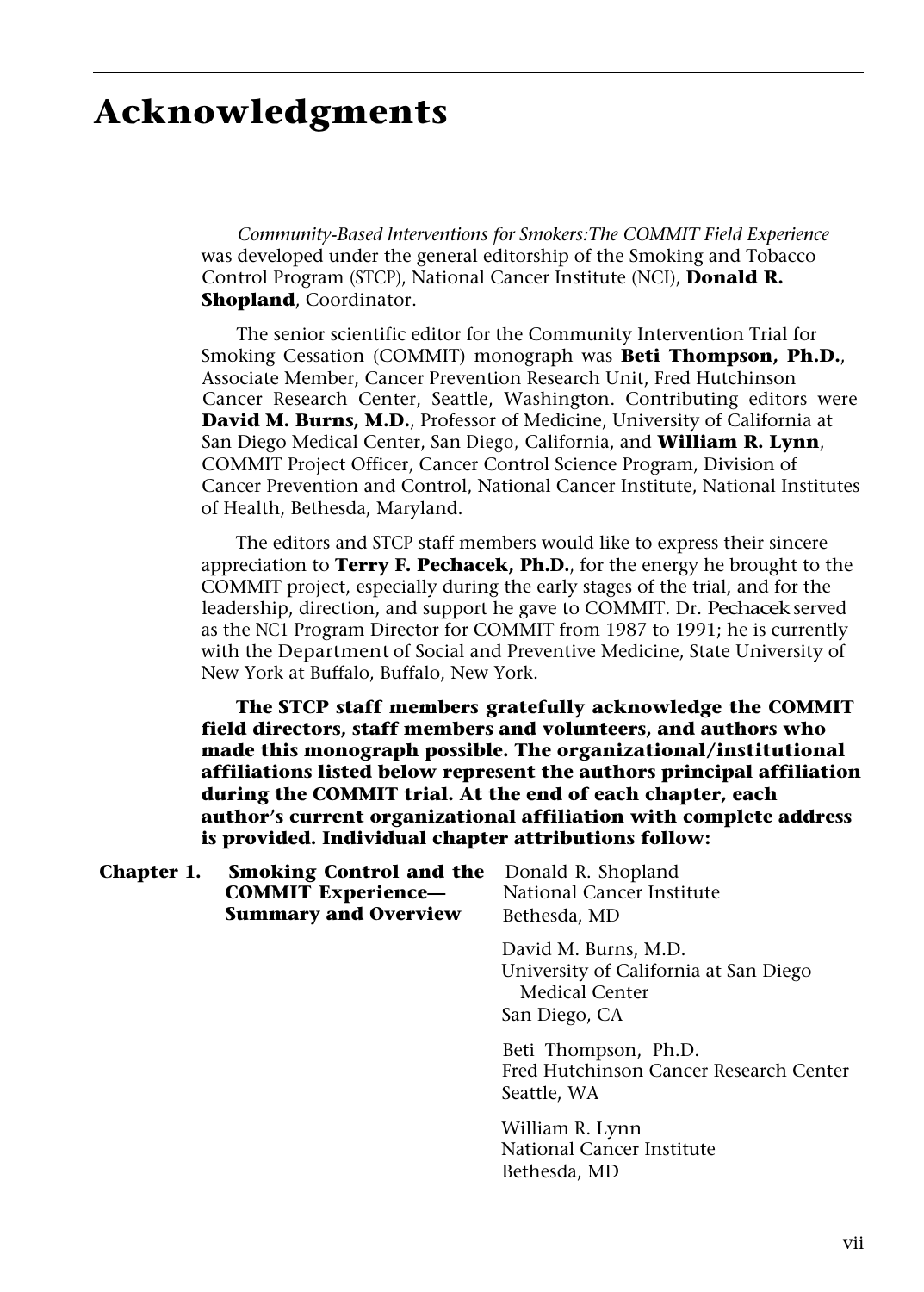|                   | <b>Chapter 2. Background for a</b><br>Comprehensive<br><b>Community-Based</b><br><b>Trial for Smoking</b><br>Control                   | Norman Hymowitz, Ph.D.<br>University of Medicine and Dentistry of<br>New Jersey Medical School<br>Newark, NJ |
|-------------------|----------------------------------------------------------------------------------------------------------------------------------------|--------------------------------------------------------------------------------------------------------------|
|                   |                                                                                                                                        | Michael D. Mueller, M.S.<br>R.O.W. Sciences, Inc.<br>Rockville, MD                                           |
|                   |                                                                                                                                        | William R. Lynn<br>National Cancer Institute<br>Bethesda, MD                                                 |
|                   |                                                                                                                                        | Beti Thompson, Ph.D.<br>Fred Hutchinson Cancer Research Center<br>Seattle, WA                                |
|                   | <b>Chapter 3. Community</b><br><b>Intervention Trial</b><br>for Smoking Cessation:<br><b>Description and</b><br><b>Evaluation Plan</b> | William R. Lynn<br>National Cancer Institute<br>Bethesda, MD                                                 |
|                   |                                                                                                                                        | Beti Thompson, Ph.D.<br>Fred Hutchinson Cancer Research Center<br>Seattle, WA                                |
| <b>Chapter 4.</b> | Community<br><b>Intervention Trial</b><br>for Smoking Cessation:<br>Development of<br>the Intervention                                 | William R. Lynn<br>National Cancer Institute<br>Bethesda, MD                                                 |
|                   |                                                                                                                                        | Beti Thompson, Ph.D.<br>Fred Hutchinson Cancer Research Center<br>Seattle, WA                                |
|                   |                                                                                                                                        | Terry F. Pechacek, Ph.D.<br>Roswell Park Memorial Institute<br>Buffalo, NY                                   |
| <b>Chapter 5.</b> | <b>Mobilizing the</b><br><b>COMMIT Communities</b><br>for Smoking Control                                                              | Beti Thompson, Ph.D.<br>Fred Hutchinson Cancer Research Center<br>Seattle, WA                                |
|                   |                                                                                                                                        | Linda Nettekoven, M.A.<br>Oregon Research Institute<br>Eugene, OR                                            |
|                   |                                                                                                                                        | Dianne Ferster<br>University of Waterloo                                                                     |

Waterloo, Ontario

CANADA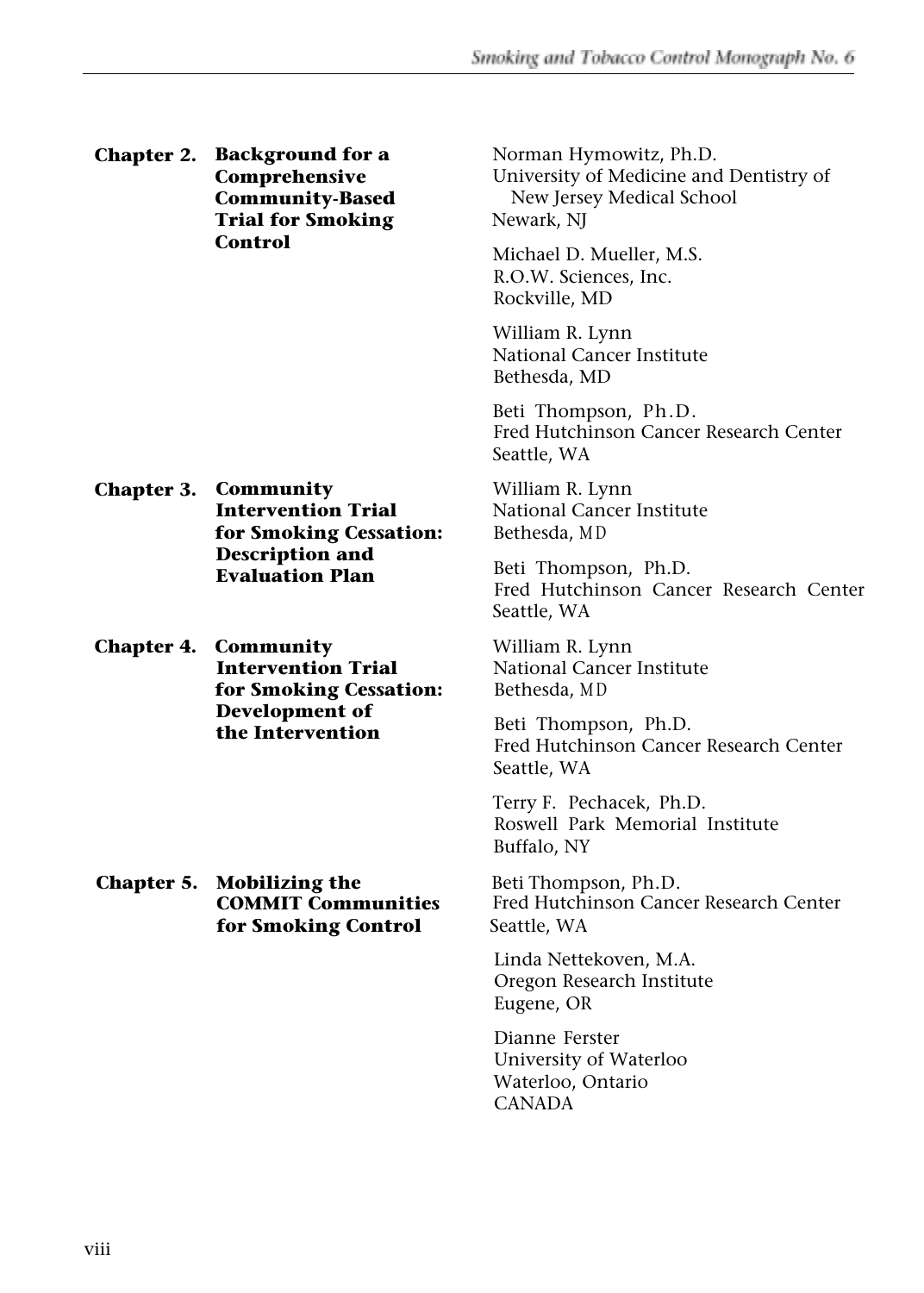**Chapter 6. Activities To Involve the Smoking Public in Tobacco Control in COMMIT**

**Chapter 7. Changing Public Policy Around Tobacco Control in the COMMIT Communities**

Len C. Stanley, M.P.H. Research Triangle Institute Research Triangle Park, NC

Juliet Thompson Fred Hutchinson Cancer Research Center Seattle, WA

Kitty K. Corbett, Ph.D., M.P.H. Division of Research Kaiser Permanente Medical Care Program Oakland, CA

Russell C. Sciandra Roswell Park Memorial Institute Buffalo, NY

Lawrence Wallack, Dr.P.H. Division of Research Kaiser Permanente Medical Care Program Oakland, CA

Carolyn L. Johnson, R.N. Oregon Research Institute Eugene, OR

Janine Sadlik Roswell Park Memorial Institute Buffalo, NY

Juliet Thompson Fred Hutchinson Cancer Research Center Seattle, WA

David S. Carrell, Ph.D. University of Washington Seattle, WA

Carolyn L. Johnson, R.N. Oregon Research Institute Eugene, OR

Len C. Stanley, M.P.H. Research Triangle Institute Research Triangle Park, NC

Juliet Thompson Fred Hutchinson Cancer Research Center Seattle, WA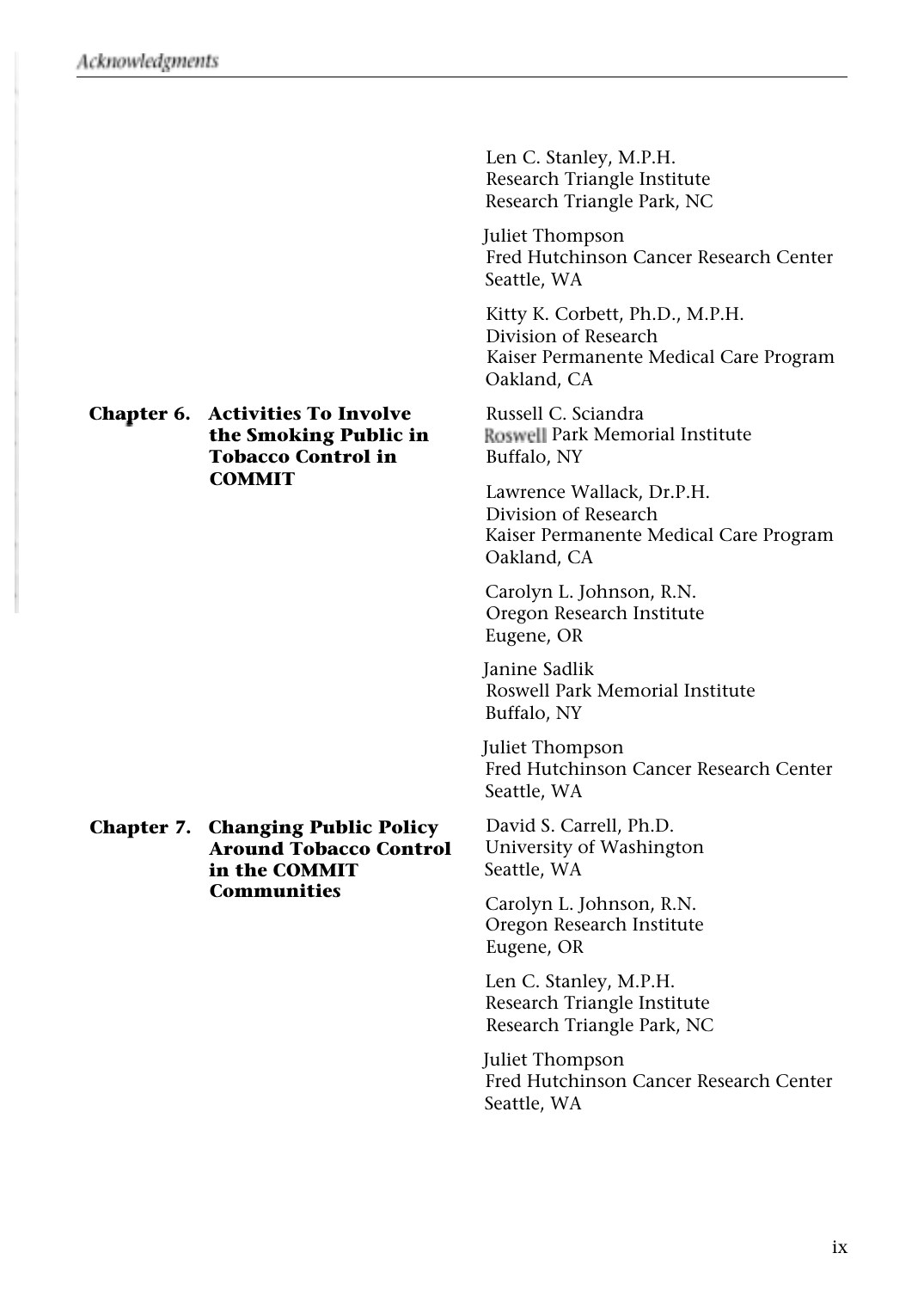|                    |                                                                                                                                                   | Sandy Tosti, M.A.<br>Division of Research<br>Kaiser Permanente Medical Care Program<br>Berkeley, CA          |
|--------------------|---------------------------------------------------------------------------------------------------------------------------------------------------|--------------------------------------------------------------------------------------------------------------|
|                    | <b>Chapter 8. Activities To Enhance</b><br>the Use of Cessation<br><b>Resources in COMMIT</b>                                                     | Edward Lichtenstein, Ph.D.<br>Oregon Research Institute<br>Eugene, OR                                        |
|                    |                                                                                                                                                   | Paul R. Pomrehn, M.D.<br>University of Iowa<br>Iowa City, IA                                                 |
|                    |                                                                                                                                                   | Russell C. Sciandra<br>Roswell Park Memorial Institute<br>Buffalo, NY                                        |
|                    | <b>Chapter 9. Activities To Promote</b><br><b>Health Care Providers</b><br>as Participants in<br><b>Community-Based</b><br><b>Tobacco Control</b> | Elizabeth A. Lindsay, Ph.D.<br>University of Waterloo<br>Waterloo, Ontario<br><b>CANADA</b>                  |
|                    |                                                                                                                                                   | Norman Hymowitz, Ph.D.<br>University of Medicine and Dentistry of<br>New Jersey Medical School<br>Newark, NJ |
|                    |                                                                                                                                                   | Robert E. Mecklenburg, D.D.S., M.P.H.<br>R.O.W. Sciences, Inc.<br>Rockville, MD                              |
|                    |                                                                                                                                                   | Linda C. Churchill, M.S.<br>University of Massachusetts Medical<br>School<br>Worcester, MA                   |
|                    |                                                                                                                                                   | Blake PoIand, Ph.D.<br>University of Waterloo<br>Waterloo, Ontario<br><b>CANADA</b>                          |
| <b>Chapter 10.</b> | <b>Promoting Community</b><br><b>Tobacco Control</b><br><b>Through Worksites</b>                                                                  | Linda Nettekoven, M.A.<br>Oregon Research Institute<br>Eugene, OR                                            |
|                    |                                                                                                                                                   | Russell E. Glasgow, Ph.D.<br>Oregon Research Institute<br>Eugene, OR                                         |
|                    |                                                                                                                                                   | Robert H. Shipley, Ph.D.<br>Research Triangle Institute<br>Research Triangle Park, NC                        |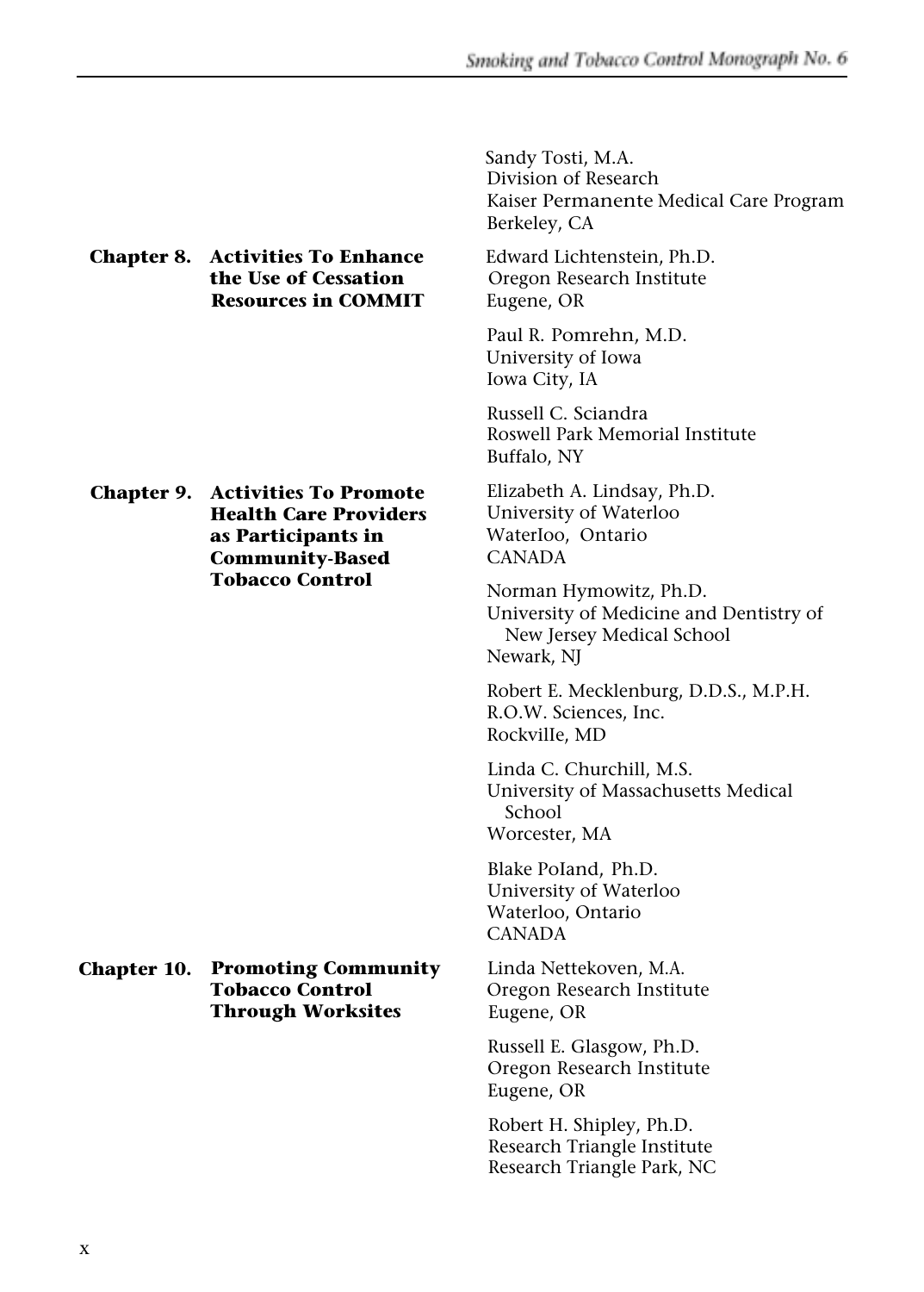**Chapter 11. Involving Diverse Community Organizations in Tobacco Control Activities** A.J. Roy Cameron, Ph.D. University of Waterloo Waterloo, Ontario CANADA

Lesa T. Dalton American Health Foundation New York, NY

Aleena Erickson University of Iowa Iowa City, IA

Sharon Ann Rankins-Burd Roswell Park Memorial Institute Buffalo, NY

Sandy Tosti, M.A. Division of Research Kaiser Permanente Medical Care Program Oakland, CA

Glorian Sorensen, Ph.D., M.P.H. University of Massachusetts Medical School Worcester, MA

Kitty K. Corbett, Ph.D., M.P.H. Division of Research Kaiser Permanente Medical Care Program Oakland, CA

Kitty K. Corbett, Ph.D., M.P.H. Division of Research Kaiser Permanente Medical Care Program Oakland, CA

Linda Nettekoven, M.A. Oregon Research Institute Eugene, OR

Linda C. Churchill, M.S. University of Massachusetts Medical School Worcester, MA

Lesa T. Dalton American Health Foundation New York, NY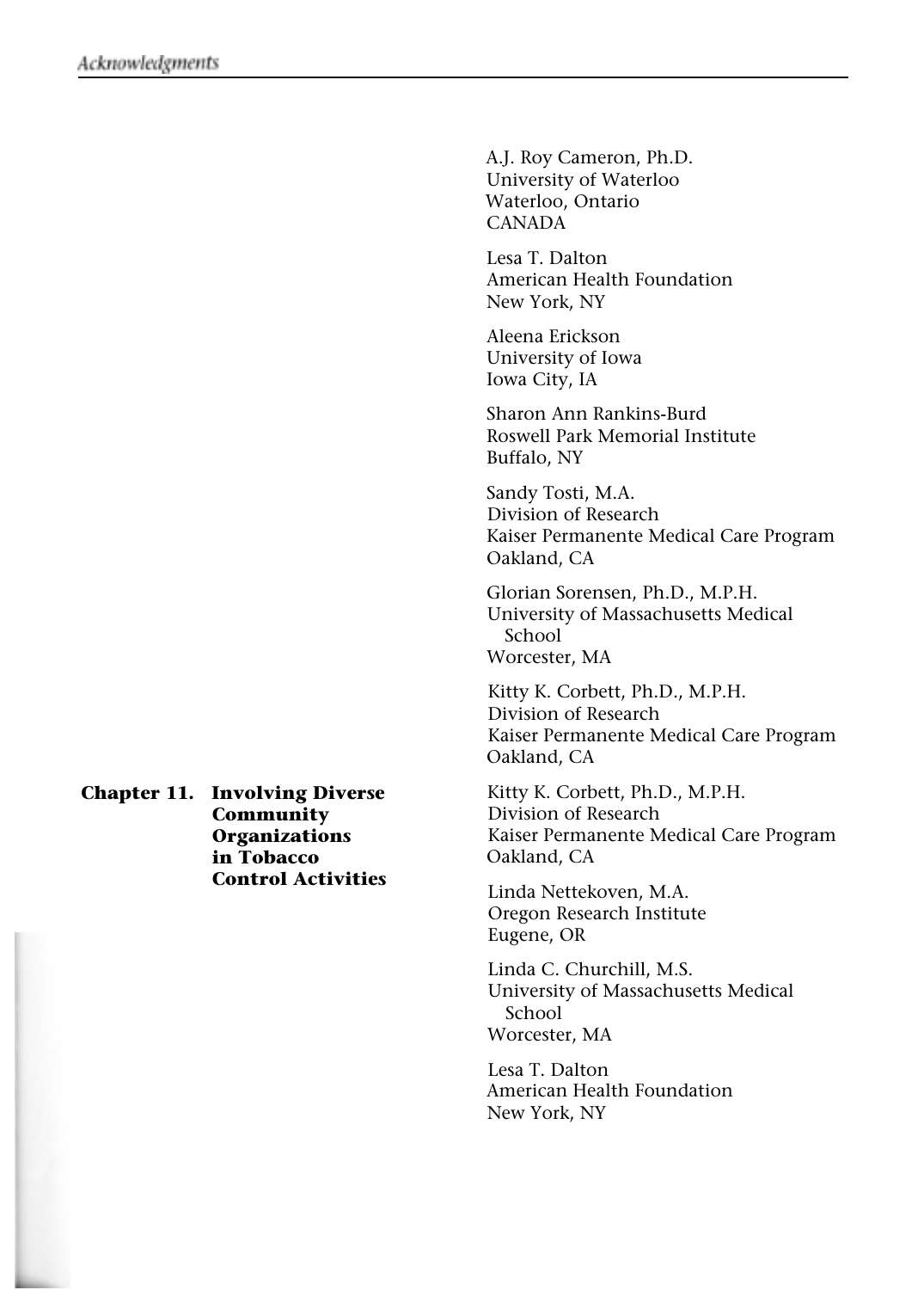|                              |                                                                                                                                                 | Carolyn L. Johnson, R.N.<br>Oregon Research Institute<br>Eugene, OR                                            |
|------------------------------|-------------------------------------------------------------------------------------------------------------------------------------------------|----------------------------------------------------------------------------------------------------------------|
|                              |                                                                                                                                                 | Lysha Dickinson<br>Division of Research<br>Kaiser Permanente Medical Care Program<br>Oakland, CA               |
|                              |                                                                                                                                                 | Glorian Sorensen, Ph.D., M.P.H.<br>University of Massachusetts Medical<br>School<br>Worcester, MA              |
|                              |                                                                                                                                                 | Beti Thompson, Ph.D.<br>Fred Hutchinson Cancer Research Center<br>Seattle, WA                                  |
| <b>Chapter 12. Promoting</b> | Communitywide<br><b>Tobacco Control</b><br><b>Activities by</b><br><b>Involving Schools</b>                                                     | Deborah Bowen, Ph.D.<br>Fred Hutchinson Cancer Research Center<br>Seattle, WA                                  |
|                              |                                                                                                                                                 | Lesa T. Dalton<br>American Health Foundation<br>New York, NY                                                   |
|                              |                                                                                                                                                 | Rosemary Walker, M.Sc.<br>Research Triangle Institute<br>Research Triangle Park, NC                            |
|                              |                                                                                                                                                 | Susan Crystal<br>University of Washington<br>Seattle, WA                                                       |
|                              |                                                                                                                                                 | Mario A. Orlandi, Ph.D., M.P.H.<br>American Health Foundation<br>New York, NY                                  |
|                              | Chapter 13. Involving Youth in<br><b>Awareness of,</b><br><b>Promotion of, and</b><br><b>Political Activities for</b><br><b>Tobacco Control</b> | Robert J. McGranaghan, M.P.H.<br>Division of Research<br>Kaiser Permanente Medical Care Program<br>Oakland, CA |
|                              |                                                                                                                                                 | Sharon Ann Rankins-Burd<br>Roswell Park Memorial Institute<br>Buffalo, NY                                      |
|                              |                                                                                                                                                 | Ted Purcell<br>University of Massachusetts Medical<br>Center<br>Worcester, MA                                  |
|                              |                                                                                                                                                 |                                                                                                                |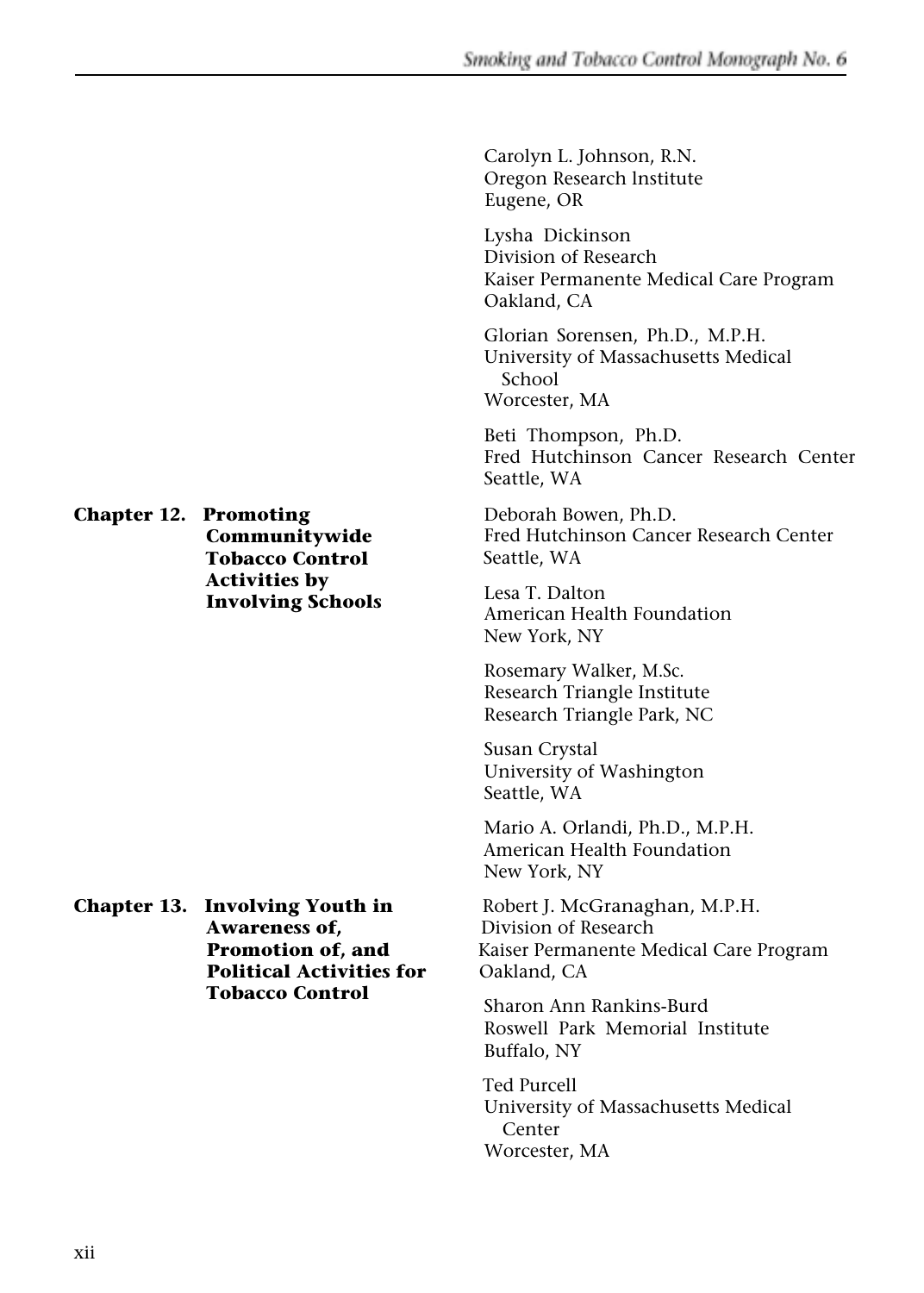# **Chapter 14. What Have We Learned** Beti Thompson, Ph.D. **From Here?** Seattle, WA

**and Where Do We Go** Fred Hutchinson Cancer Research Center

William R. Lynn National Cancer Institute Bethesda, MD

Donald R. Shopland National Cancer Institute Bethesda, MD

#### **The editors wouId like to acknowledge with sincere appreciation the following distinguished scientists, researchers, and others who contributed critical reviews:**

Glen Bennett, M.P.H. Coordinator Advanced Technologies Applications in Health Education Programs National Heart, Lung, and Blood Institute National Institutes of Health Bethesda, MD

Richard A. Carleton, M.D. Professor of Medicine Brown University School of Medicine Chief of Cardiology Memorial Hospital of Rhode Island Pawtucket, RI

Michael P. Eriksen, Sc.D. Director Office on Smoking and Health National Center for Chronic Disease Prevention and Health Promotion Centers for Disease Control and Prevention Atlanta, GA

John W. Farquhar, M.D. Director Stanford Center for Research in Disease Prevention Stanford University Palo Alto, CA

Terry F. Pechacek, Ph.D. Associate Professor Department of Social and Preventive Medicine State University of New York at Buffalo Buffalo, NY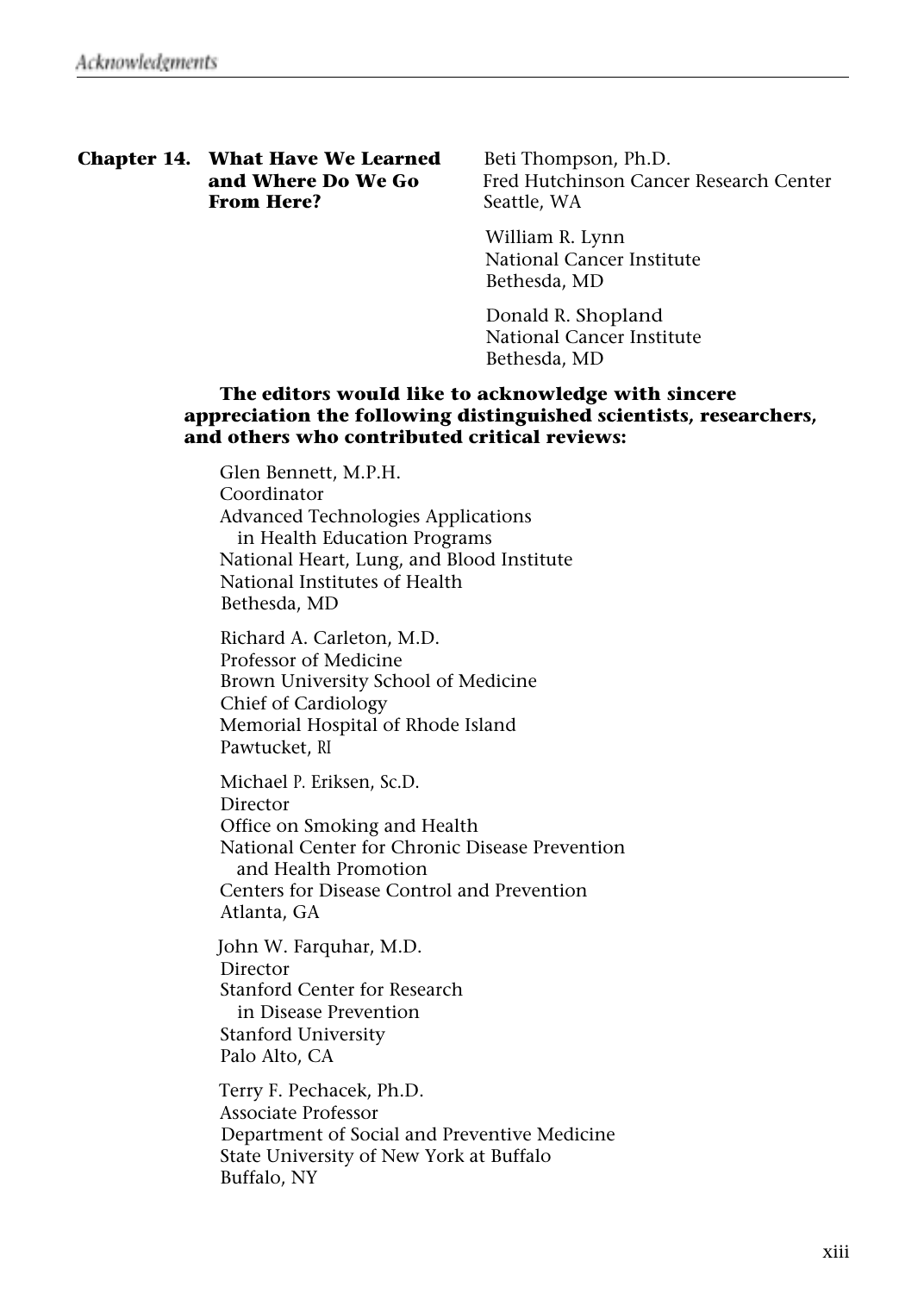Cheryl L. Perry, Ph.D. Professor Division of Epidemiology University of Minnesota School of Public Health Minneapolis, MN

### **THE COMMIT RESEARCH GROUP**

**The COMMIT Research Group comprises NCI staff members, advisers, and contractors responsible for the overall design and implementation of the COMMIT trial and is composed of the following individuals:**

#### **National Cancer Institute**

Division of Cancer Prevention and Control (DCPC), Cancer Control Science Program (CCSP)

CCSP Acting Associate Director, Thomas J. Glynn, Ph.D.; Coordinator, Smoking and Tobacco Control Program, Donald R. Shopland

*Public Health Applications Research Branch, DCPC, CCSP.* Chief, Marc Manley, M.D., M.P.H.; COMMIT Program Director, William R. Lynn

*Biometry Branch, DCPC.* Acting Chief, Laurence S. Freedman; Lead Research Investigator, Sylvan B. Green, M.D.; Computer Systems Analyst, Donald K. Corle, MS.; Mathematical Statisticians, Barry Graubard, Ph.D., Stuart Baker, Ph.D.

*Prevention and Control Extramural Research Branch, DCPC, CCSP.* Acting Chief, Sherry L. Mills, M.D., M.P.H.; Public Health Adviser, Daria A. Chapelsky, M.P.H.

#### Division of Cancer Etiology

*Biostatistics Branch.* Head, Epidemiologic Methods Section, Mitchell Gail, M.D., Ph.D.; Medical Statistician, Steven Mark, M.D., Sc.D.

## **Chair, COMMIT Steering Committee**

Erwin Bettinghaus, Ph.D., M.A., Michigan State University

#### **Collaborating Research Institutions**

American Health Foundation (New York, New York)

Principal Investigator: Mario A. Orlandi, Ph.D., M.P.H.; Co-Principal Investigator: Alfred McAlister, Ph.D.; Co-Investigators: Jacqueline Royce, Ph.D.; Eugene Lewit, Ph.D.; Project Director: Lesa T. Dalton, B.A.; Field Director: Avril Dawkins, B.A.; Community Analyst: Bonnie Edelman, B.S.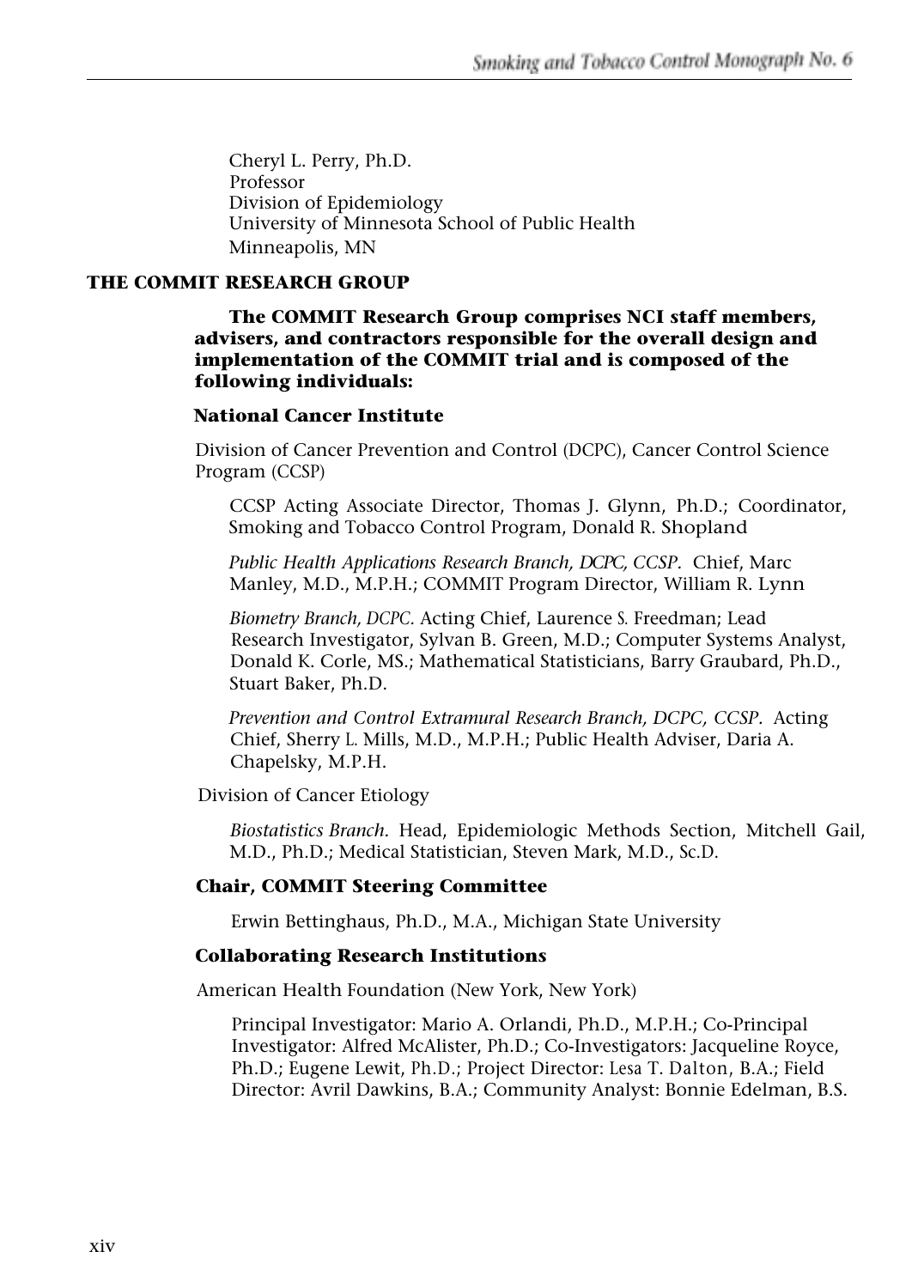Fred Hutchinson Cancer Research Center (Seattle, Washington)

Principal Investigator: Beti Thompson, Ph.D.; Co-Investigators: Maureen Henderson, M.D., Dr.P.H.; Deborah Bowen, Ph.D.; Community Analyst: K. Mark Leek, M.A.; Field Director: Juliet Thompson, B.A.

Kaiser Permanente Medical Care Program, Northern California Region, Division of Research (Oakland, California)

Principal Investigator: Lawrence Wallack, Dr.P.H.; Co-Investigator: Kitty K. Corbett, Ph.D., M.P.H.; Project Director: Robert J. McGranaghan, M.P.H.; Field Director: Sandy Tosti, M.A.; Field Director (until 1/90): Joan Bennett, M.A.

Lovelace Medical Foundation (Albuquerque, New Mexico)

Principal Investigator: Neil1 F. Piland, Dr.P.H.; Project Director: Lawrence R. Berger, M.D., M.P.H.; Community Analyst: Annette M. Phillipp, M.P.H.; Field Director: Aile Shebar, R.N.

Oregon Research Institute (Eugene, Oregon)

Principal Investigator: Edward Lichtenstein, Ph.D.; Co-Principal Investigator: Russell E. Glasgow, Ph.D.; Project Coordinator: Linda Nettekoven, M.A.; Field Director: Carolyn L. Johnson, R.N.; Community Analyst: Shari Reyna, M.A.

Research Triangle Institute (Research Triangle Park, North Carolina)

Principal Investigator: Tyler D. Hartwell, Ph.D.; Co-Principal Investigator: Robert H. Shipley, Ph.D.; Project Director: David Austin, M.S., M.P.H.; Project Director (until 9/89): Elizabeth T. Walker, B.S.; Field Director: Len C. Stanley, M.P.H.; Community Analyst: Bonnie Veaner, M.P.H.; Community Organizer: Carol Stephenson, B.S.

Roswell Park Memorial Institute (Buffalo, New York)

Principal Investigator:K. Michael Cummings, Ph.D., M.P.H.; Co-Principal Investigator: Terry F. Pechacek, Ph.D.; Project Director: Russell C. Sciandra, M.A.; Community Analyst: Eva Anderson Sciandra, B.S; Field Directors: Janine Sadlik, B.S., Sharon Ann Rankins-Burd.

University of Iowa (Jowa City, Iowa)

Principal Investigator: Paul R. Pomrehn, M.D., M.S.; Project Director: John E. Ferguson, Ph.D.; Co-Investigators: Kristi J. Ferguson, Ph.D.; Robert B. Wallace, M.D., M.S.; Samuel L. Becker, Ph.D.; Harry A. Lando, Ph.D. (University of Minnesota); Community Analyst: Virginia Daughety, Ph.D.; Community Analyst (until 2/92): Kelly O'Berry, B.S.; Field Director: Aleena Erickson, B.A.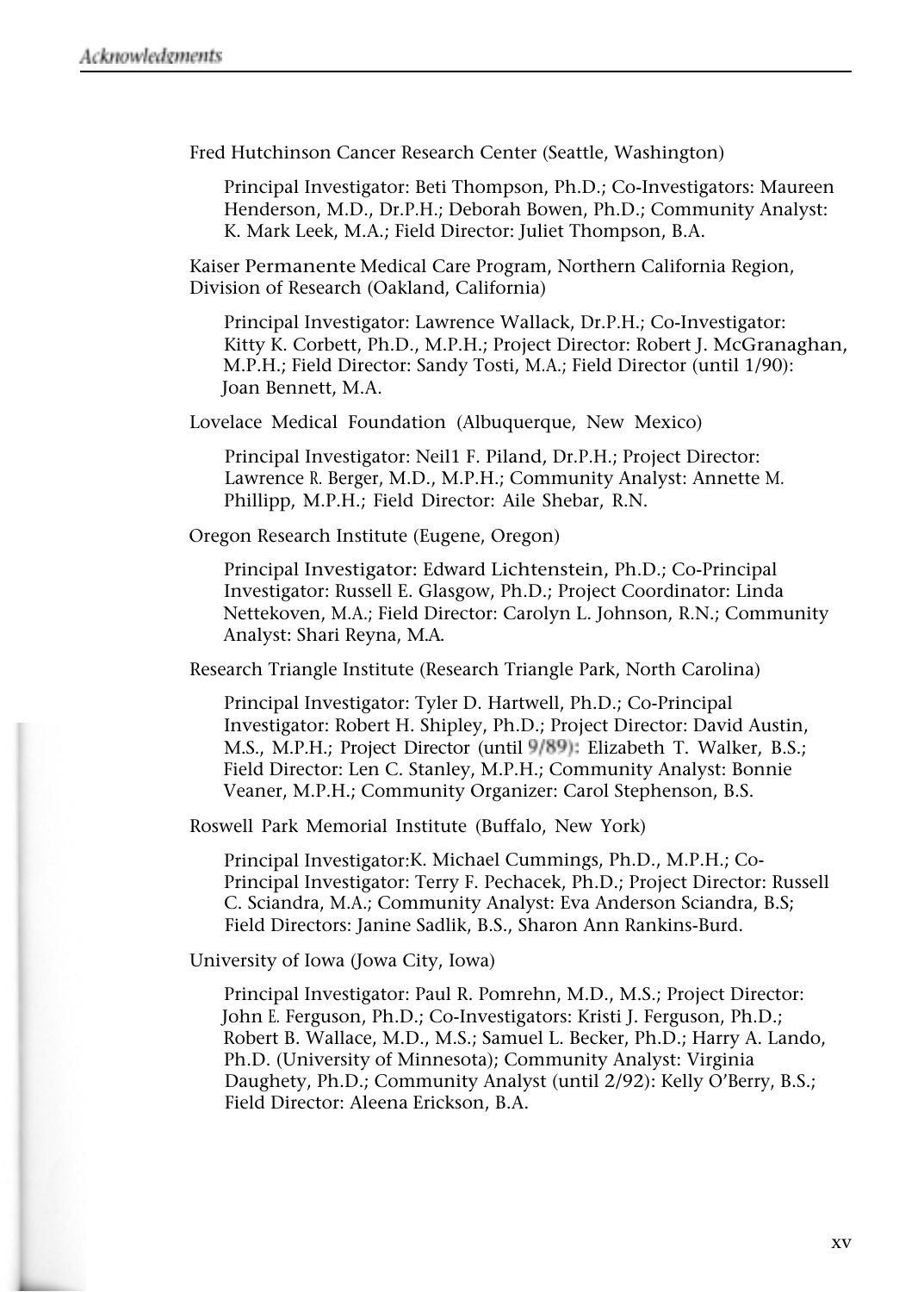University of Massachusetts Medical School (Worcester, Massachusetts)

Principal Investigator: Judith K. Ockene, Ph.D.; Co-Principal Investigator: Glorian Sorensen, Ph.D., M.P.H.; Project Coordinator: Linda C. Churchill, M.S.; Field Director: Barbara Silva; Community Organizers: Philip Merriam, M.S.P.H.; Gary Donnelly, M.P.H.; Community Analyst: Edward Purcell, B.S.; Community Analyst (until 7/89): Kristine Sanden, B.S.

University of Medicine and Dentistry of New Jersey (Newark, New Jersey)

Principal Investigator: Norman Hymowitz, Ph.D.; Co-Principal Investigators: Lawrence Meinert, M.D.; Lee B. Reichman, M.D.; Norman L. Lasser, M.D., Ph.D.; John Slade, M.D.; Project Director: Karel Campbell, B.A.; Co-Project Director: Janice Marshall, R.N., M.S.N.; Field Director: Sharon Jones Rudolph, B.S.; Community Analyst: Connie Strickland Farrakhan, M.A.

University of Waterloo (Waterloo, Ontario) and McMaster University (Hamilton, Ontario, Canada)

Principal Investigator: J. Allan Best, Ph.D.; Co-Investigators: A.J. Roy Cameron, Ph.D.; Charles H. Goldsmith, Ph.D.; Elizabeth A. Lindsay, Ph.D., M.S.; Blake Poland, Ph.D.; Nancy A. Ross, M.A.; Edward Smith, Dr.P.H. (until (6/89); S. Martin Taylor, Ph.D.; Leslie Van Dover, Ph.D., R.N.; Norman F. White, M.D.; Douglas M.C. Wilson, M.D.; Mark P. Zanna, Ph.D.; Project Director: Rosemary Walker, M.Sc.; Community Analyst: Terri Finch, B.A.; Field Director: Dianne Ferster

#### **COMMIT Coordinating Center**

Information Management Services, Inc. (Silver Spring, Maryland)

Principal Investigator: Janis A. Beach, A.A.; Co-Principal Investigator: Carol A. Giffen, D.V.M.; Project Director: Marie A. Topor, B.S.; Senior Information Specialists: Jerome L. Felix, M.A.; Lauren E. Rich, B.S.; Systems Analysts: James J. Rovan, B.S.; Rusty Shields, B.S.; Survey Statistician: Charles D. Palit, Ph.D.; Biostatistician: David Pee, M. Phil.; Project Coordinator: Mary L. Lamb, B.A.

#### **Policy Advisory Committee (PAC)**

Chair: Virginia L. Ernster, Ph.D.; Karl Bauman, Ph.D.; David M. Burns, M.D.; Richard A. Carleton, M.D.; William 'I'. Friedewald, M.D.; Charles Hennekens, M.D., Dr.P.H.; Donald Iverson, Ph.D. (also served as Chair [1987-1988]); Kenneth E. Warner, Ph.D.

**Finally, the editors would like to acknowledge the significant contributions of the following staff members of R.O.W. Sciences, Inc., Rockville, MD, who provided technical and editorial assistance in the preparation of this monograph. In particular, the editors would like to acknowledge the contribution of**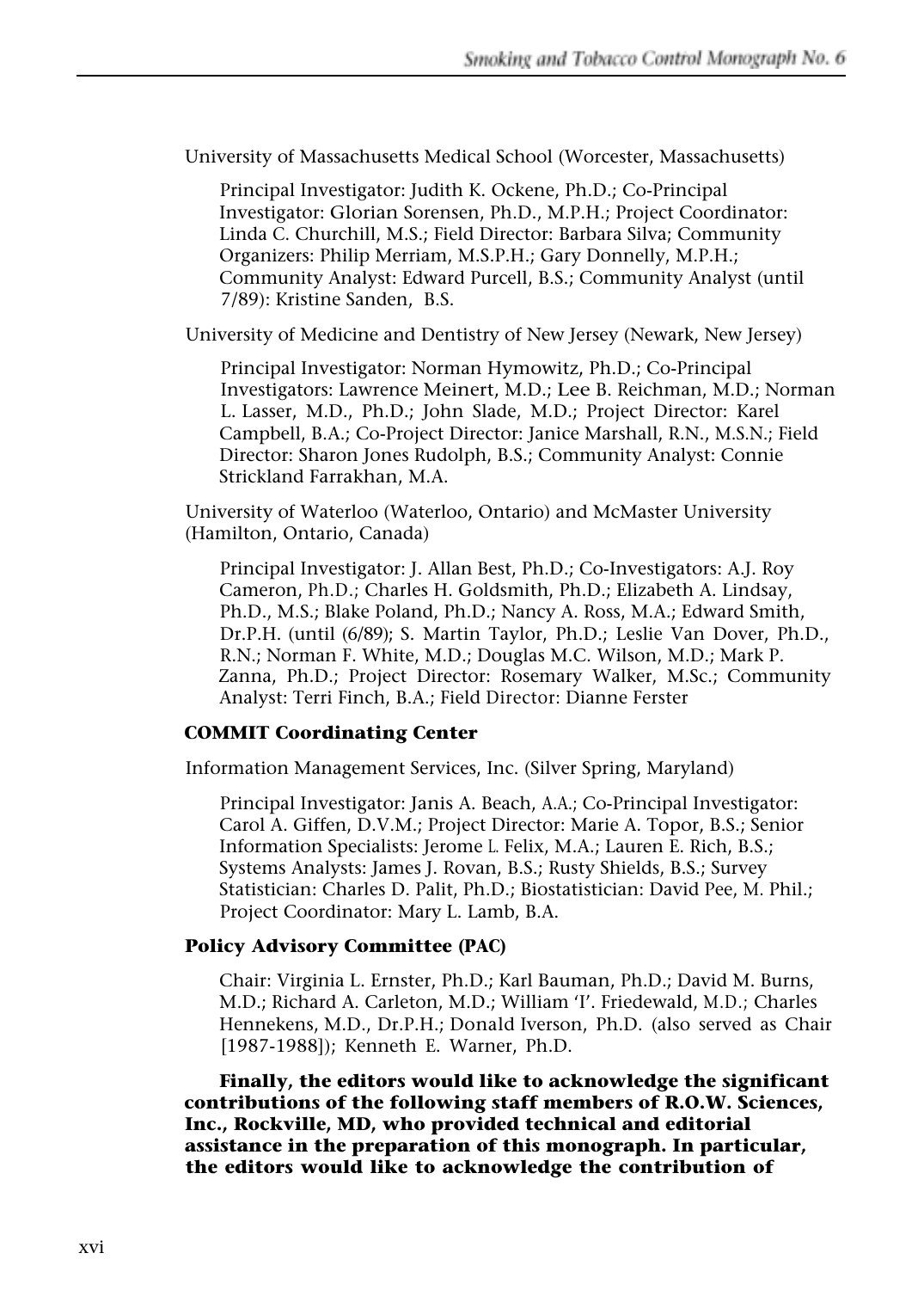#### *Richard H. Amacher***, MS., R.O.W. Project Director, who served as Project Manager for the contract under which this publication was produced.**

Douglas Bishop, Art Director

Rebecca A. Charton, Senior Librarian

Faye Grant, Administrative Secretary

Catherine Hageman, Word Processing Supervisor

Sabrina Hinton, Administrative Secretary

James R. Libbey, Managing Editor

Frances Nebesky, Senior Copyeditor

Donna Selig, Proofreader

Barbara Shine, Proofreader

Donna Tharpe, Quality Control Proofreader

Ruth Thompson, Word Processing Specialist

Keith W. Stanger, Graphics Services Coordinator

Sonia Van Putten, Word Processing Specialist

#### **COMMIT MONOGRAPH DEVELOPMENT PROCESS**

This represents the sixth volume in the smoking and tobacco control monograph series. The compilation process for this volume was slightly different from those generally followed in the past.

In 1993, the STCP Coordinator and COMMIT Program Director presented a concept for the volume to the COMMIT Printing and Publications Committee ( $P \& P$ ). The committee was established as one of several mechanisms to help prioritize manuscripts generated from the trial and to develop a process for coordinating and accessing trialwide data. In addition to offering helpful suggestions for the content and overall approach to the volume, the committee asked Dr. Beti Thompson to serve as one of the volume's scientific editors. In addition to Dr. Thompson, editors included Dr. David M. Burns and Mr. William R. Lynn.

STCP staff members, in consultation with the volume's scientific editors, developed a detailed outline for the volume along with a list of potential authors who represented COMMIT Principal Investigators and COMMIT field staff. The inclusion of the latter was critical given the primary purpose of the volume was to document the COMMIT intervention field experience-both positive and negative. Although individual chapters were generally written by a COMMIT Principal Investigator, the experience of the COMMIT field staff members formed the basis of what occurred at the community level. This hands-on experience was documented by COMMIT's extensive